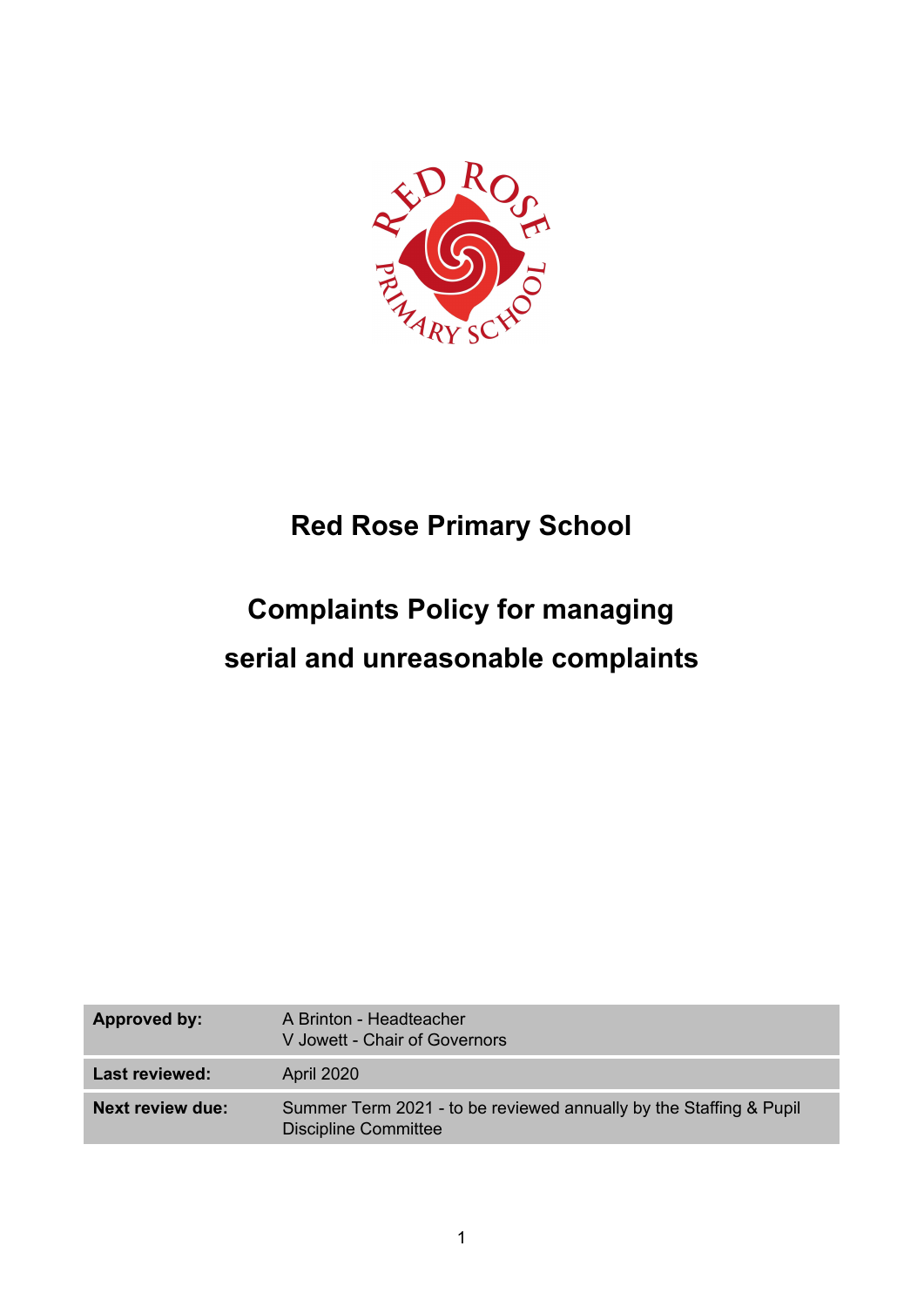

## **Note:**

This policy can also be adapted to manage unreasonable or persistent contact not directly associated with, or resulting from, formal complaints.

Red Rose Primary School is committed to dealing with all complaints fairly and impartially, and to providing a high quality service to those who complain. We will not normally limit the contact complainants have with our school. However, we do not expect our staff to tolerate unacceptable behaviour and will take action to protect staff from that behaviour, including that which is abusive, offensive or threatening.

Red Rose Primary School defines unreasonable behaviour as that which hinders our consideration of complaints because of the frequency or nature of the complainant's contact with the school, such as, if the complainant:

- refuses to articulate their complaint or specify the grounds of a complaint or the outcomes sought by raising the complaint, despite offers of assistance
- refuses to co-operate with the complaints investigation process
- refuses to accept that certain issues are not within the scope of the complaints procedure
- insists on the complaint being dealt with in ways which are incompatible with the complaints procedure or with good practice
- introduces trivial or irrelevant information which they expect to be taken into account and commented on
- raises large numbers of detailed but unimportant questions, and insists they are fully answered, often immediately and to their own timescales
- makes unjustified complaints about staff who are trying to deal with the issues, and seeks to have them replaced
- changes the basis of the complaint as the investigation proceeds
- repeatedly makes the same complaint (despite previous investigations or responses concluding that the complaint is groundless or has been addressed)
- refuses to accept the findings of the investigation into that complaint where the school's complaint procedure has been fully and properly implemented and completed including referral to the Department for Education